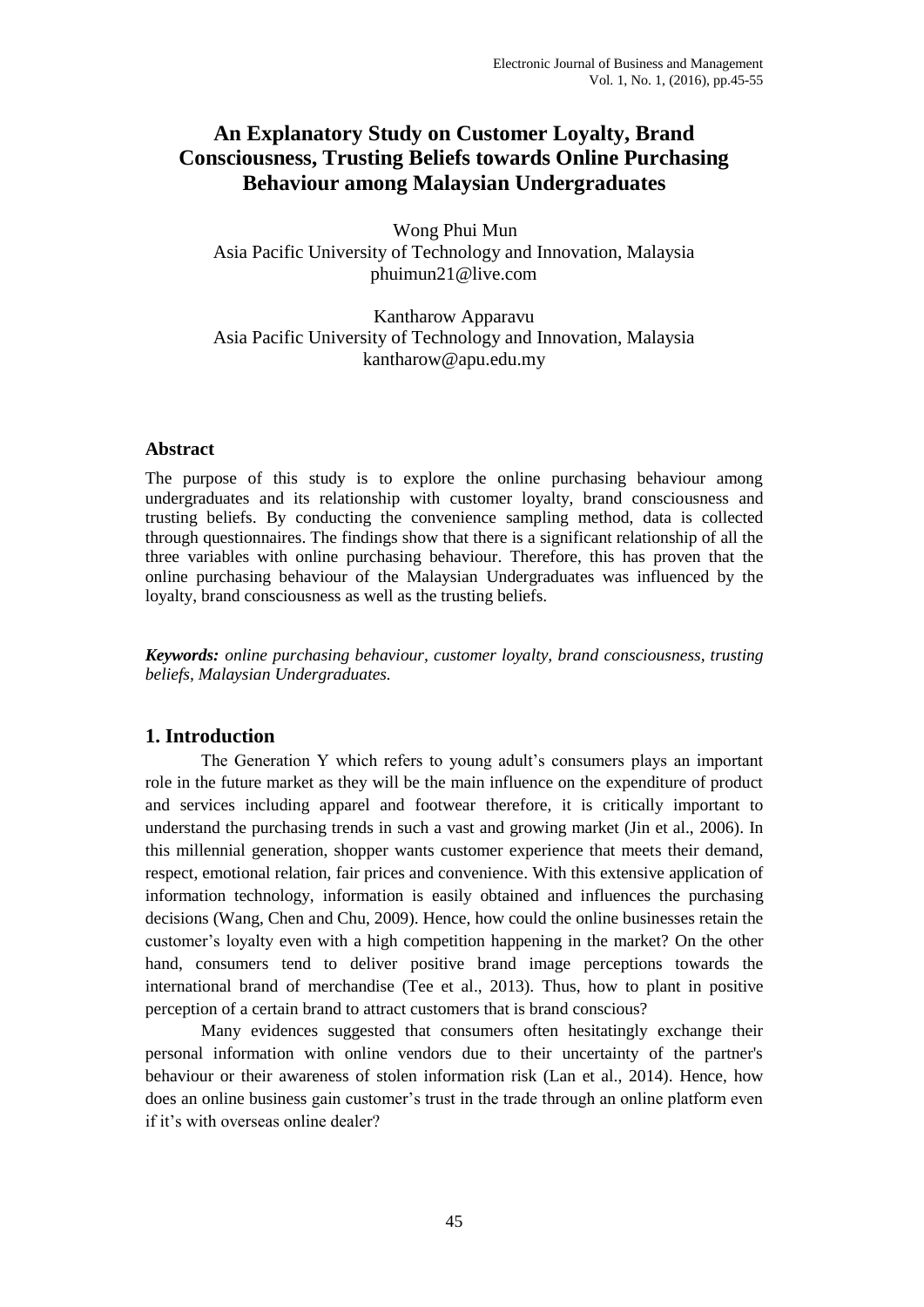## **2. Literature Review**

## **2.1 Customer Loyalty**

Wang et al. (2009) highlighted that customer loyalty infers the act by customers that will resist discounts provided by its competitors, and regularly purchase the company's products and services, at the same time recommending to their friends and peers. For further illustration, more than 70% of 3,000 online shoppers prefer shopping in their favourite online retailer (Morris, 2013). Sondoh Jr. et al. (2007) define customer loyalty as a repeat purchase of the certain brand of products and services from the same provider. Loyal customers tend to have a higher level of recommendation and repurchase intention as they have a greater resistance to counter persuasion and negative word of mouth. Not only that, loyal consumers might be less price sensitive, and is not attracted to competitors' promotions (Ou et al., 2011). Customer loyalty programme is a useful to increase loyalty by providing incentives to consumers through added benefits. A successful customer loyalty programme further strengthens the relationship between existing customers, lengthening customer life cycle, and increasing its share of customer expenditure (Ou et al., 2011).

## **2.2 Brand Conscious**

In terms of apparels, brands that have a high level of fashion could affect lifestyles positively as it relates to consumer preference in terms of choosing a fashion product. This will then results in consumers' loyalties among fashion conscious consumers. With regard to this, the latest level of fashion lifestyles that incorporated in fashion design is important as consumers will repurchase the products of the specify brand if that brand meet their expectations and requirement (Tee et al., 2013). Consumers that are fashion conscious have high possibility to buy expensive international brand products. With a further illustration, due to the good quality and brand image, consumer preferred well-known brand products because of their perception in trust and low risk of international products (Tee et al., 2013). What's more, consumers with higher face perception are more willing to choose brands with high popularity (Shi et al., 2012). This gives them the confidence by consuming those products with trustable and popular brands. In fact consumers perceive brand status as an important tool to gain recognition (Miller, 2007).

Thus, a status-seeking consumer may feel contented in respect to the brand's status, possibly because of the recognition received by being associated with the brand's status. A high status brand may have a high price, higher standards of excellence, superior quality, snob appeal, luxurious features, and exclusivity compared to the other brands (Miller, 2007). All these factors like status and fashion style could influence individuals to be more brands conscious.

## **2.3 Trusting Beliefs**

Consumers' trust in online shopping can be interpreted as trust in e-commerce or trust in online vendor. Trusts can be seen as the reliability and trustworthiness of the evendors supplying products or services. Similarly, online trust is crucial for the growth of e-commerce. This highlights the significance of online trust as where it is one of the key obstacles for vendors succeeding in the Internet era. Choon Ling et al., (2011) argue that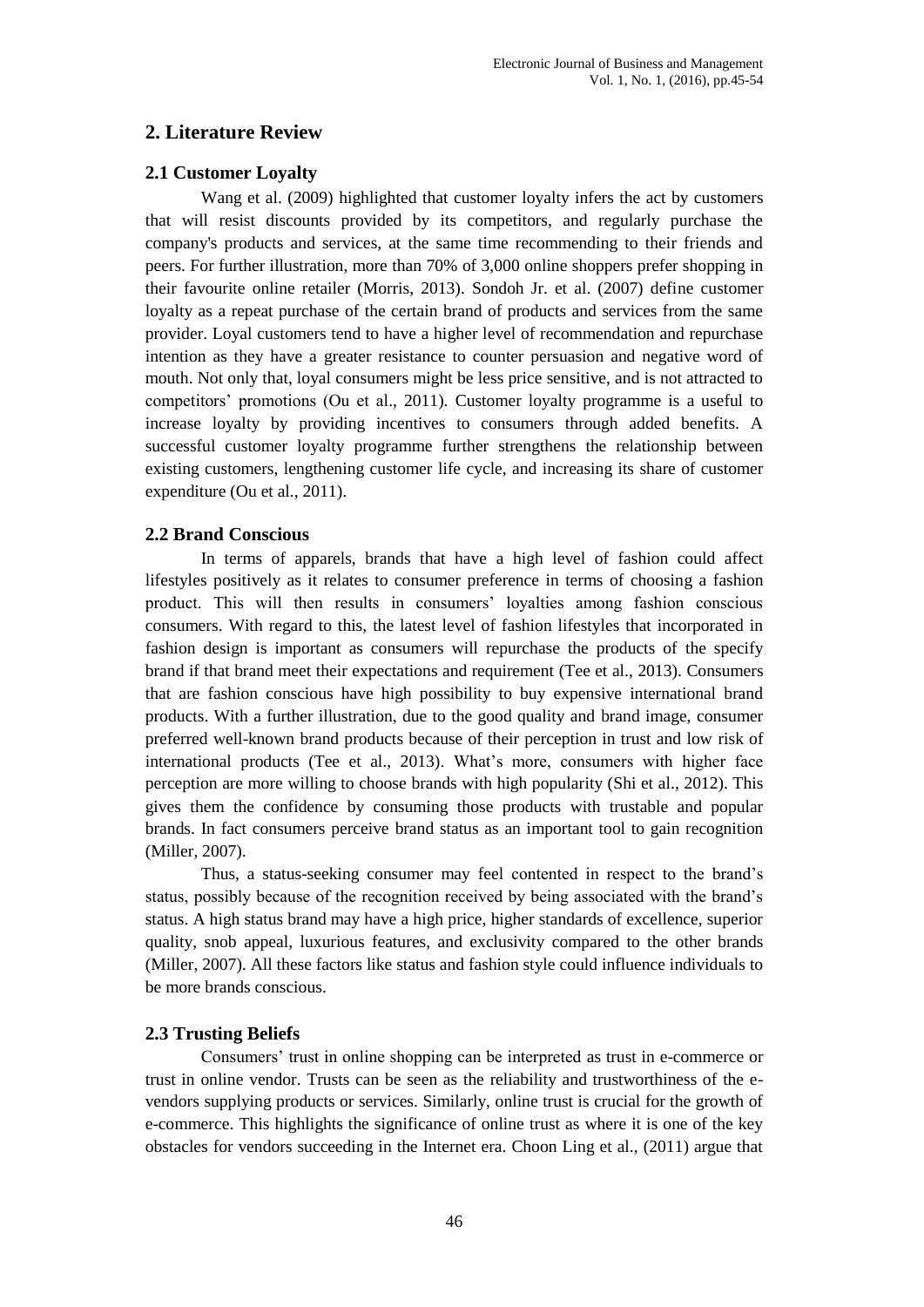when a person trusts another person, the person is confident and willing to have faith in the other partner that is involved in the exchange process.

However, on the other side, a lack of trust is likely to discourage online consumers from participating in e-commerce (Broutsou and Fitsilis, 2012). The lack of etrust (online trust) is likely to discourage any purchase over the internet. This is because in an online transaction, there is no physical interaction between the buyer and the seller, and the payment method is usually paid by credit or debit card, thereby increases the probability that the consumer's financial data may be exposed and used incorrectly. Thus, the online transaction can create a sense of powerlessness among online shoppers (Choon Ling et al., 2011). It has been demonstrated that online customers' purchase intention is positively affected by trusting beliefs.

Broutsou and Fitsilis (2012) stated that online initial trust positively affect consumer's purchase intention. For this reason, lacking of trust of the products or services from the online vendors resulted in why consumers engage less in e-commerce. Consequently, previous studies show that if there is a higher degree of trust towards the online vendor's then customer's loyalty will increase. With this in mind, consumers tend to make judgments about an online store based on the degree of trust where it will then positively influence consumer's behaviour (Choon Ling et al., 2011).

#### **2.4 Online Purchasing Behaviour**

In his study, Stevens (2016) found that 51% of the study's respondent purchase online compared to 48% in the year 2015. According to the survey by UPS and analytics firm Score Inc., shoppers make at least two online purchases in a three-month period. Online purchasing behaviour refers to the consumers' acceptance of the net as a shopping channel as well as the consumer's attitudes toward a specific internet store. Furthermore, other research shows that the current e-commerce purchasers are younger (generation Y), more educated and have higher income. According to Osman et al. (2010), older males group has the highest online purchase behaviour despite, regardless of the positive attitudes that the Youngers has towards internet shopping.

According to Kemp (2016), there are about internet users 3.419 billion with a 46% of global penetration which is about 3.42 billion. By comparing to 2015, there is a growth of the internet users by 10% which is 332 million. With the easy access to an abundance of current and detailed information on products and services, facilitates comparison shopping, and could also aid in product selection and enables consumers to make more informed decisions. In fact, there are also no driving or parking costs associated with shopping online. Almost all products will be delivered to the consumers, either instantaneously via electronic medium or by the wide distribution network of the Internet vendors (Mohd Suki, 2006).

Shoppers are more attracted to well-designed online shopping sites that are easyto-navigate and visually appealing. Thus, the website design does influence shoppers' purchase intention. Mohd Suki and Mohd Suki (2013) emphasise on the importance to assess the consumer confidence while shopping with an online retailer. This is because when the product familiarity is increased, it can improve the consumers' cognitive structures and task performance as well as their ability to remember the product information.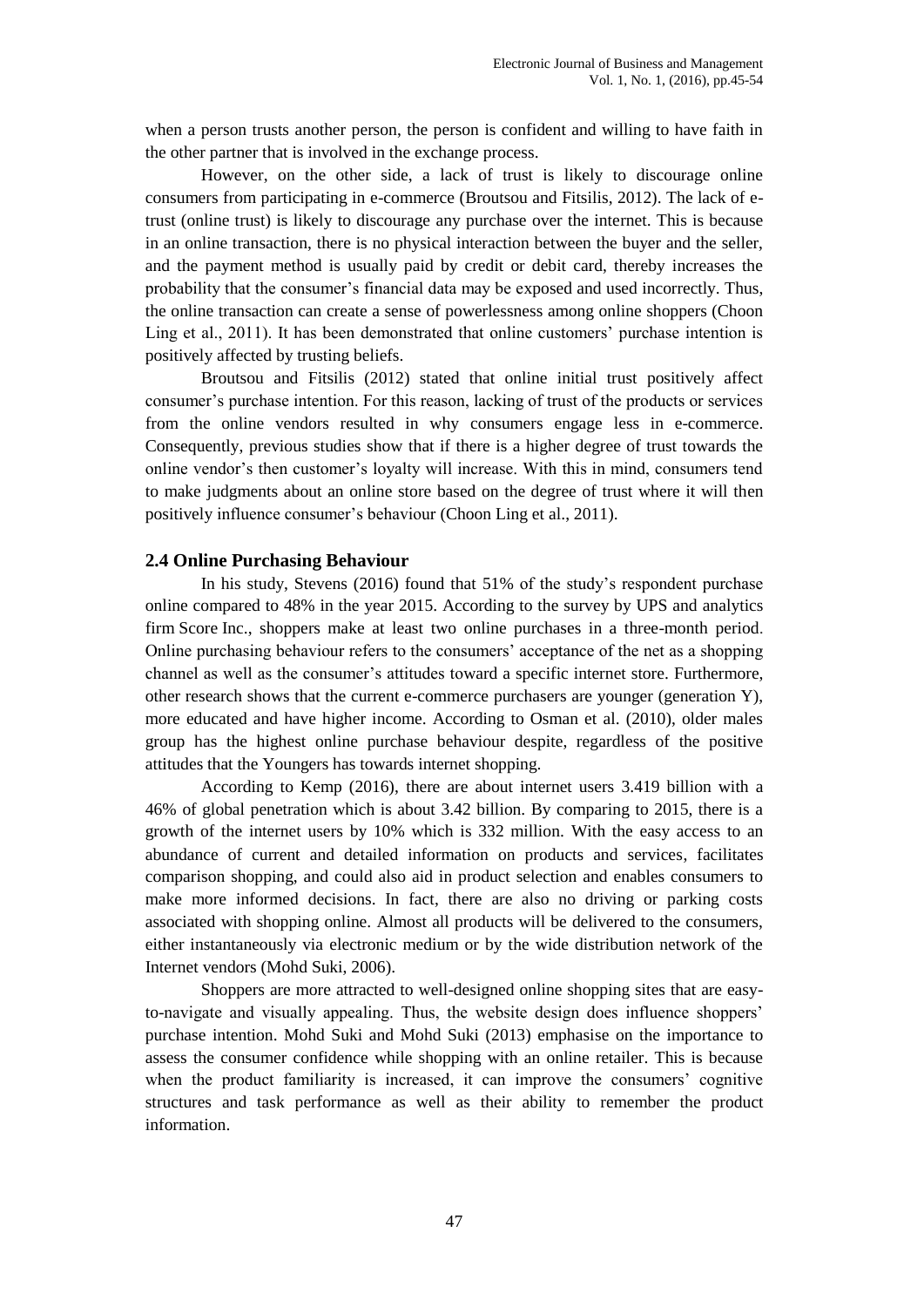## **3. Research Methodology**

### **3.1 Research Design and Sample**

This is a quantitative study. In terms of objectives, this is an exploratory study. Looking into the sampling methodology, the population in this study is 11,000 Undergraduates. Since, the total student's population in one of the private university in year 2016 was approximately 11,000 students which are considered as a large sample group, the results from Raosoft Sample Size Calculator suggested that 96 is the minimum sample size of the survey. (Margin of error =  $10\%$ ; confident level =  $95\%$ ).

A convenience sampling method was conducted among 100 Malaysian undergraduates which is more than the required sample which is 96. This sampling method was chosen due to the unavailability of the list students visiting the library. Besides, researchers can meet different students from different faculty within the campus compound. This is to avoid bias for surveying all the respondents from particular faculty.

### **3.2 Instrumentation**

For customer loyalty, the instrument was adopted by Wang et al. (2009) scale to look at the customer loyalty among the Malaysian undergraduates, using five-point Likert scale. There are twenty seven questions modified, measuring the customer loyalty as each item has been evaluated as "Very Disagree" to "Very Agree". As for brand consciousness, the instrument was adopted by Lu (2011) scale to look at the brand consciousness among the Malaysian undergraduates, using seven dimension of the scale. There are 15 item modified and measure the brand consciousness where each item has been evaluated from "Strongly Agree" to "Strongly Disagree". The highest score possible was seven and the lowest was one.

For trusting beliefs, the instrument was adopted Lan et al., (2014) by scale to look at the trusting beliefs among the Malaysian undergraduates, using five-point Likert scale. There are 16 items modified, measuring the trusting beliefs. Each item has been evaluated as "Strongly Disagree" to "Strongly Agree". The highest score possible was five and the lowest was one. As for online purchasing behaviour, the instrument was adopted by Osman et al. (2010) scale to look at the online purchasing behaviour of the the Malaysian undergraduates, using five-point Likert scale. There are 53 items modified, measuring the online purchasing behaviour. Each item has been evaluated as "Strongly Disagree" to "Strongly Agree". The highest score possible was five and the lowest was one.

#### **3.3 Data Analysis and Interpretation**

The total 100 respondent details are keyed into SPSS, and then analysed on a group basis. By analysing the frequencies of these variables, it helps to better construe the relevancy and validity of the sample group within this research. In this research paper, the statistic will include both of the descriptive and inferential statistics. This study employed the Pearson Moment Correlation test to examine the relationship between the variables. The correlation values range from  $+1$  to  $-1$  whereas a value of 0 proves that there is no relationship between the two variables. When the value is greater than 0, then there will be a positive relationship whereby when the value lesser than 0, there will be a negative relationship (Statistics.laerd.com, 2016). The next test is the called the multiple regression test where it is conducted to determine the relationship between one independent variable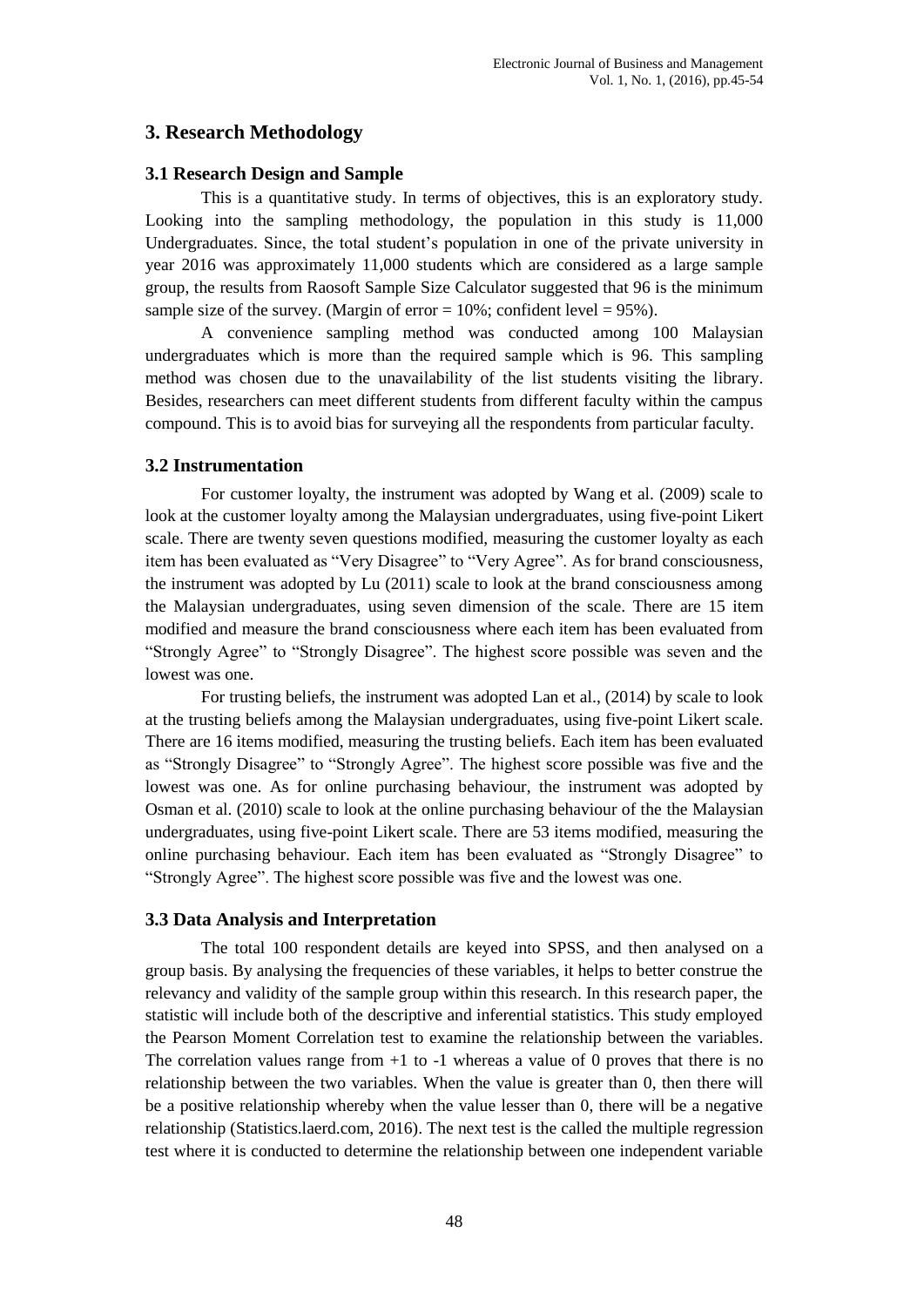and the dependent variable (Campbell and Campbell, 2008). Therefore, in this study, the relationship of customer loyalty, brand consciousness and trusting beliefs towards online purchasing behaviour is to be assessed.

## **4. Presentation of Data, Findings and Analysis**

### **4.1 Respondent's Profile**

In the first section of the questionnaire, basic demographic questions were asked. In this research, the result collected was 100% from questionnaires. Therefore, the breakdown the respondent's characteristic is as below:

| <b>Variables</b> |                          | <b>Frequency</b> | Percentage % |
|------------------|--------------------------|------------------|--------------|
|                  | <b>Gender</b>            |                  |              |
|                  | Male                     | 53               | 53.0         |
|                  | Female                   | 47               | 47.0         |
|                  | Age                      |                  |              |
|                  | 17-20                    | 39               | 39.0         |
|                  | $21 - 24$                | 50               | 50.0         |
|                  | $25 - 27$                | 8                | 8.0          |
|                  | 28-31                    | $\mathbf{1}$     | 1.0          |
|                  | Above 32                 | $\overline{2}$   | 2.0          |
|                  | <b>Education Level</b>   |                  |              |
|                  | Foundation               | 5                | 5.0          |
|                  | Diploma                  | 19               | 19.0         |
|                  | Degree Level 1           | 9                | 9.0          |
|                  | Degree Level 2           | 25               | 25.0         |
|                  | Degree Level 3           | 41               | 41.0         |
|                  | <b>Others: Masters</b>   | 1                | 1.0          |
|                  | <b>Online Purchasing</b> |                  |              |
|                  | Never                    | 17               | 17.0         |
|                  | Daily                    | $\mathbf{1}$     | 1.0          |
|                  | Weekly                   | 5                | 5.0          |
|                  | Monthly                  | 51               | 51.0         |
|                  | Yearly                   | 26               | 26.0         |

**Table 1. Respondents' Characteristic**

Based on table 1, from a total of 100 respondents, male dominates the gender group with a total of 53% while females come next with a total of 47%. Coming to the age group, majority of the respondents were 21-24 which is half the respondents (50%) whereas the age group 17-20 comes in second with a total of 39% and the age 25-27 comes in third with 8%, following by the age group of 32 and above with 2% and lastly, the 28-31 age group holding the last 1%. Moving on to the education level of the respondents, 41% are currently in Degree Year 3 whereas Degree Level 2 comes in second with 25%, following with Diploma (19%) then Degree Level 1 (9%), Foundation (5%) and lastly, Masters holding the last 1%. Additionally, more than half of the respondents (51%) undertake online purchasing monthly. In regards to this, Yoldas (2012) says that the previous report states that in 2016, 192 million people will prefer to shop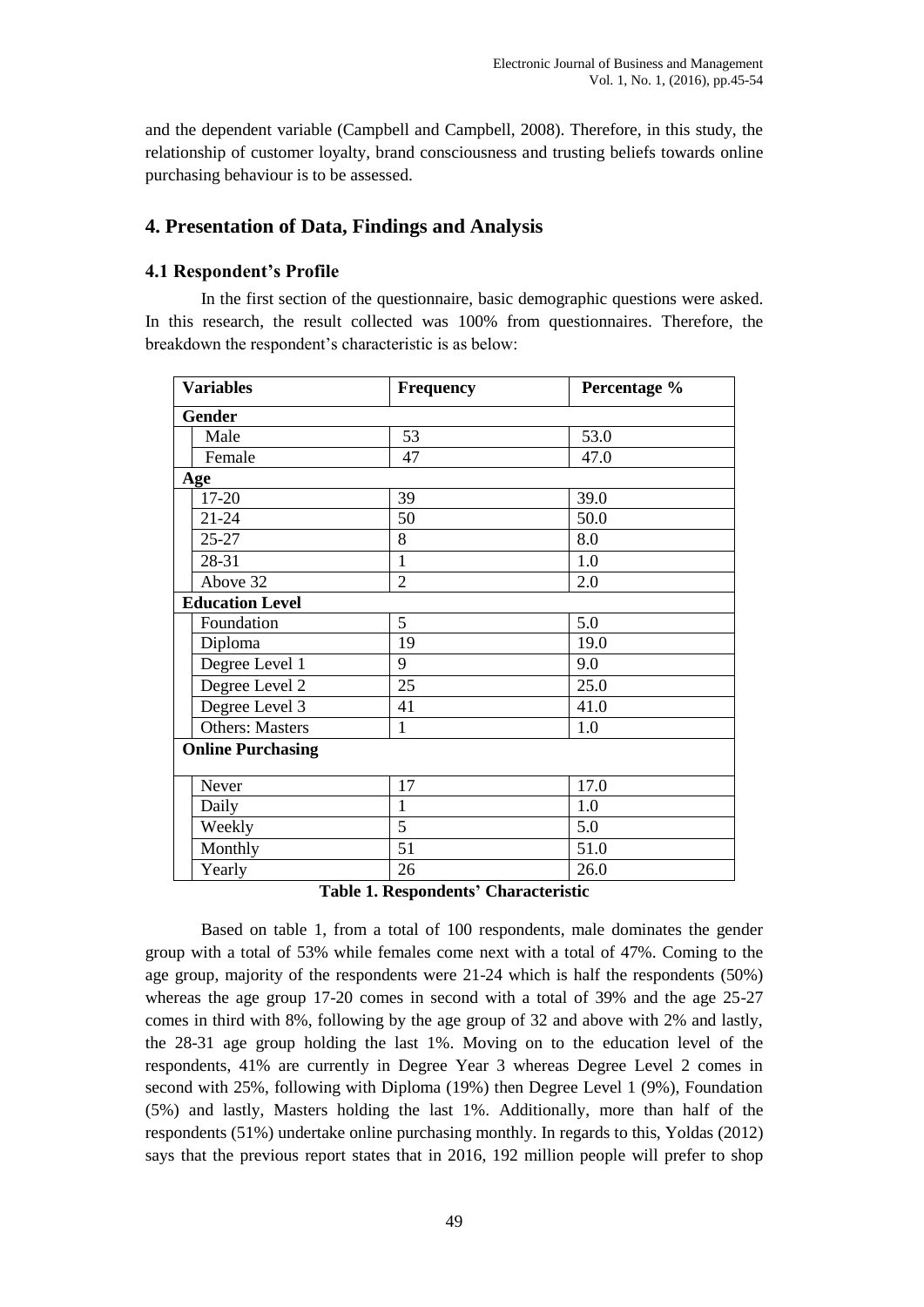online rather than in stores. Coming in second is those respondents' purchases online yearly (26%), following by the respondents that never purchase online (17%) and then weekly online purchasing (5%) and lastly, the remaining 1% in on daily online purchasing.

#### **4.2 Descriptive Analysis**

Based on the results acquired from the customer loyalty questionnaire, majority of the respondents (56%) agree to recommend the online website that they frequently visit to their peers or friends whereby online businesses need to be constantly updated on the latest trends in providing their products and services as 56% of the respondents strongly agrees to this statement. The results derived from the distribution of the summation of customer loyalty shows the means of customer loyalty towards online purchasing behaviour of 3.84.

Based on the results acquired from the brand consciousness questionnaire, half of the respondent (50%) strongly agrees that they prefer brands that they are comfortable with. Furthermore, 46% of the respondents agree that brand would give a good impression on other people. The results of the brand consciousness distribution overall means is 3.86.

Based on the results derived from the trusting beliefs questionnaire, 66% of the respondents were neutral in terms of trusting the online vendors. With this, 37% of the respondents agree that online vendors need to have the technology know-how in terms of online transactions for security. The distributed trusting beliefs summation results shows that the mean score is 2.69. Based on the results acquired from the online purchasing behaviour questionnaire, 45% of the respondent agrees that online shopping saves time. The results from the distributed summation of the online purchasing behaviour show that the mean is 2.91.

#### **4.3 Multiple Regression Test**

regression was used. **Variables Unstandardized Standardized t Sig.**

To further study the online purchasing behaviour and multiple variables, linear

| <b>Variables</b>           | <b>Unstandardized</b><br><b>Coefficients</b> |                   | <b>Standardized</b><br><b>Coefficients</b> | t    | Sig. |
|----------------------------|----------------------------------------------|-------------------|--------------------------------------------|------|------|
|                            | В                                            | <b>Std. Error</b> | <b>Beta</b>                                |      |      |
| (Constant)                 | 1.04                                         | 0.50              |                                            | 2.08 | 0.04 |
| <b>Customer</b><br>Loyalty | 0.15                                         | 0.12              | 0.14                                       | 1.30 | 0.20 |
| <b>Brand Conscious</b>     | 0.07                                         | 0.10              | 0.08                                       | 0.74 | 0.46 |
| <b>Trusting Beliefs</b>    | 0.37                                         | 0.13              | 0.28                                       | 2.85 | 0.01 |

R square = 0.141, df = 3; F = 5.268, p = 0.002

#### **Table 2. Summary of Multiple Regression Analysis Output**

The F statistic for overall goodness of fit of model is 9.41, which is significant at  $\alpha$  = 0.05. After excluding the non-significant variables, the final regression model produced by enter method for online purchasing behaviour is: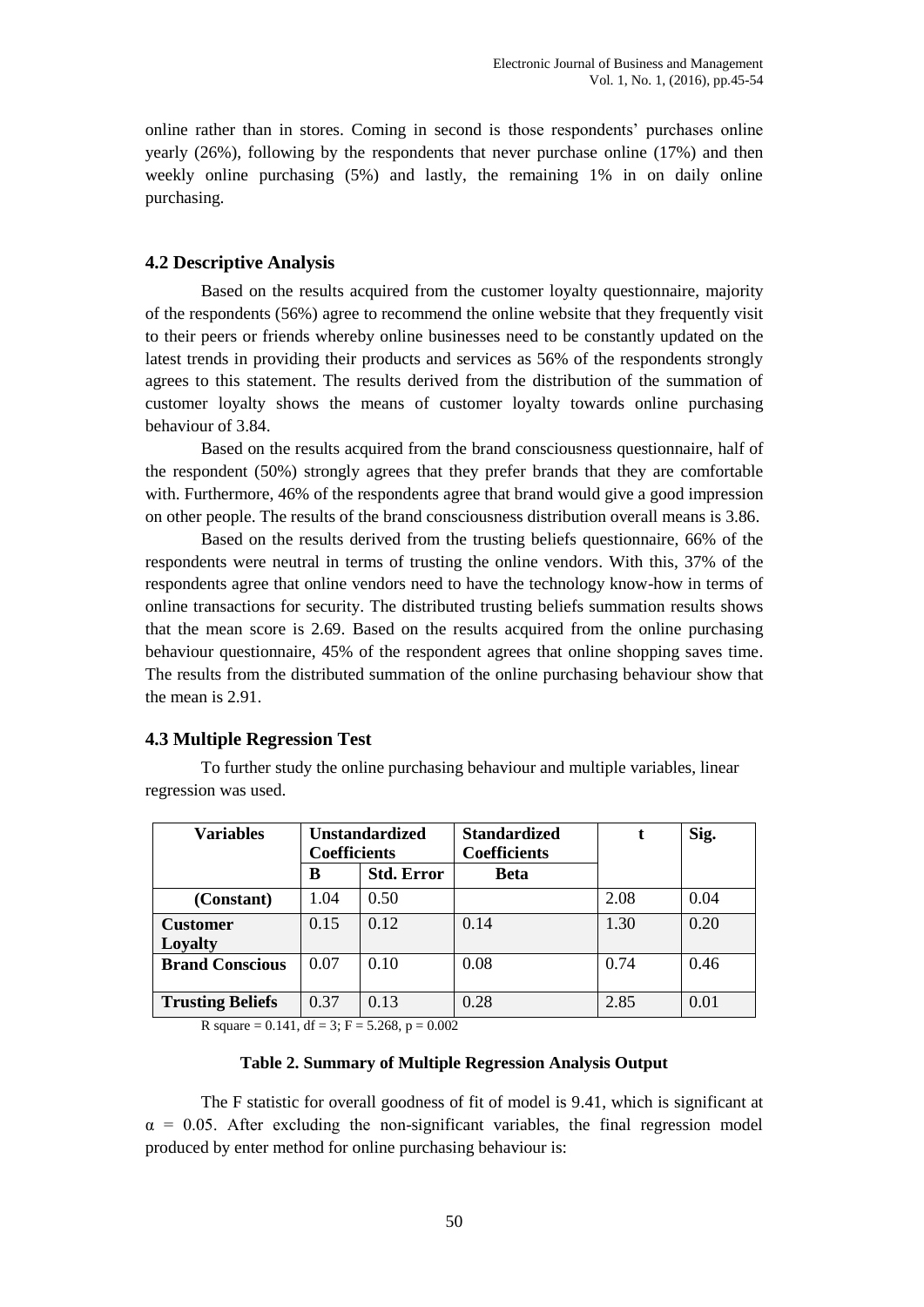#### *Online Purchasing Behaviour = 1.04 + Trusting Beliefs (0.37).*

This model explains 14.1% of variance in online purchasing behaviour. This indicates that 14.1% of the dependent variable (online purchasing behaviour) was explained by the linear combination of only one variable. Based on the table above, the highest beta is trusting beliefs (0.28) follow by customer loyalty (0.14) and then brand consciousness (0.08).

## **5. Research Findings**

## **5.1 Customer Loyalty**

In regards to customer loyalty problem statement, *"how could the online businesses retain the customer's loyalty even with a high competition happening in the market?"* The customer loyalty descriptive analysis shows that majority of the respondent strongly agrees that online business has to constantly be updated on the latest trends in terms of the type of products and services that the business is providing. Furthermore, the result also shows that when an online business continuously gives a satisfied experience, the respondents are more likely to repurchase from the particular website again. As a result to this, previous studies from Bagram and Khan (2012) have proven right where customer loyalty comes from product characteristic or emotional factors of the consumers.

Therefore, with this the respondents agree to recommend the website that they visit frequently to their friends or peers. This has once more proven the previous studies of Ou et al. (2011) relevant as loyal customers tend to have a higher level of recommendation. Apart from that, the Pearson-Moment Correlation results also show that customer loyalty has a positive relationship with online purchasing behaviour. In regards to this, based on the results collected, 87% of the Malaysian undergraduates will be loyal when they received a satisfied experience.

#### **5.2 Brand Consciousness**

The next research question on brand consciousness, *"how to plant in positive perception of a certain brand to attract customers that are brand conscious?"* In this case, based on the results derived from the brand consciousness analysis, most of the respondent prefers a brand which has consistent quality and also brands that gives good impression to other people. With this, it has reaffirmed with the previous studies from Tee et al (2013) stating that branded products have better quality and brand image resulting a higher recognition.

Besides that, online businesses could plant in positive perception of their brand through the word-of-mouth of the consumer as the results shows that majority of the respondents agrees that word-of-mouth from their family, friends and peers influences in brand purchasing. Not to mention that, from the Pearson-Moment Correlation test, it was proved that the brand consciousness has a positive relationship with the online purchasing behaviour. Thus, based on the results collected in the previous chapter, 92% of the Malaysian undergraduates prefer brands which will make them feel comfortable.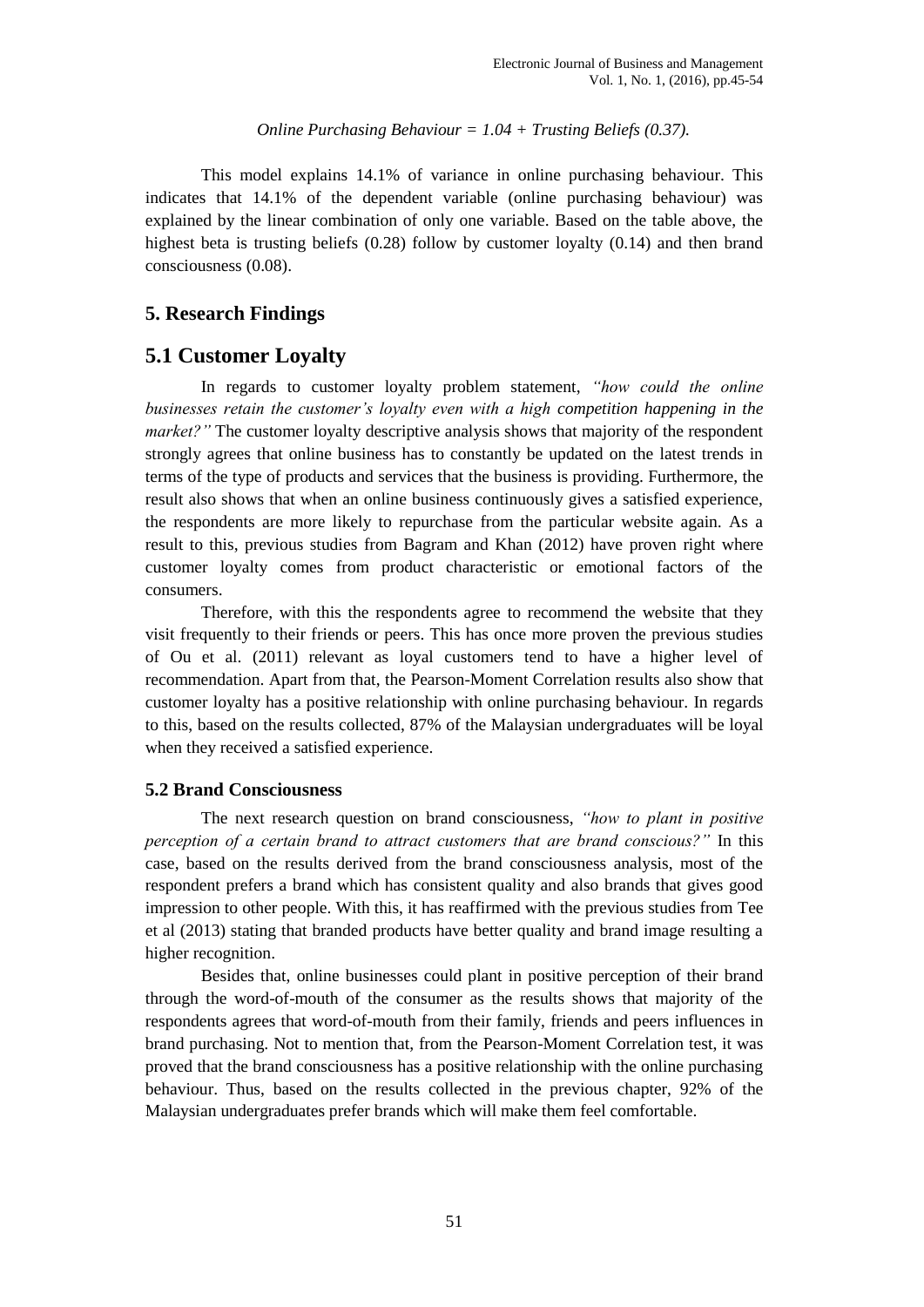## **5.3 Trusting Beliefs**

The third research question is regarding on the trusting beliefs of "*how does online businesses gain customer's trust in the trade through an online platform even if it's with overseas online dealer?"* Based on the results, it shows that online businesses should keep their promises and commitments in terms of selling and delivering the product to the customers. Besides that, most of the respondents also believe that online businesses should have the technology know-how in terms of the security of the online transactions. In line with the previous studies from Hassanein and Head (2004), with the decreased of perceived risks of online transactions, consumer's trust are likely to increase. Nevertheless, trusting beliefs were proved to have the strongest positive relationship with the online purchasing behaviour in the Pearson-Moment Correlation test as well as the most significant variable in the Multiple Regression test. For further illustration, 66% of the Malaysian undergraduates perceive that online business should have the technology knowledge to enhance the security of online transactions. With this, customer trust towards the website will increase.

### **5.4 Online Purchasing Behaviour**

As for the last question regarding on the online purchasing behaviour, *"how will be the level of the Malaysian undergraduates' online purchasing behaviour?"* Overall, the level of online purchasing behaviour for the Malaysian undergraduates is moderate according to the mean score of 2.91. This is because some of the respondents still prefer traditional shopping. However, the Malaysian undergraduate's online purchasing behaviour will increase in the future as majority of the respondent says that online shopping saves time, has variety of choices and online prices are relatively lower than physical store price. The studies from Delafrooz, Hj. Paim and Khatibi (2009) proved to be relevant in terms of the extrinsic benefits shopping online.

In relation to the objective *"to determine the level of online purchasing behaviour level among the Malaysian undergraduates in Malaysia",* the mean results of 2.91 shows that among the Malaysian undergraduates, the level of online purchasing behaviour is consider moderate. However, 74% of the Malaysian undergraduates agree that online shopping saves time. Thus, in the future, their online purchasing frequency will continue to increase as majority of the respondent (50%) is in the age group of 21-24. In regards to this, 51% of the Malaysian undergraduates purchases online monthly and this is likely to increase from time to time.

#### **5.5 Multiple Regression Analysis Findings**

Based on the correlation results, all three independent variables (customer loyalty, brand consciousness and trusting beliefs) have positive relationship with the dependent variable (online purchasing behaviour). Among the three variables, trusting beliefs was proved to have the strongest positive relationship with the online purchasing behaviour as it has the highest r value of 0.331. Customer loyalty comes second with an r value of 0.234 whereas the brand consciousness has the weakest positive relationship towards online purchasing behaviour with an r value of 0.204. All the values are significant as they are below 0.05. As for the result derived from the multiple regression test where only trusting beliefs is taken into account as the results clearly portray that only trusting beliefs ( $\beta$  =0.28) is strongly significantly towards online purchasing behaviour due to the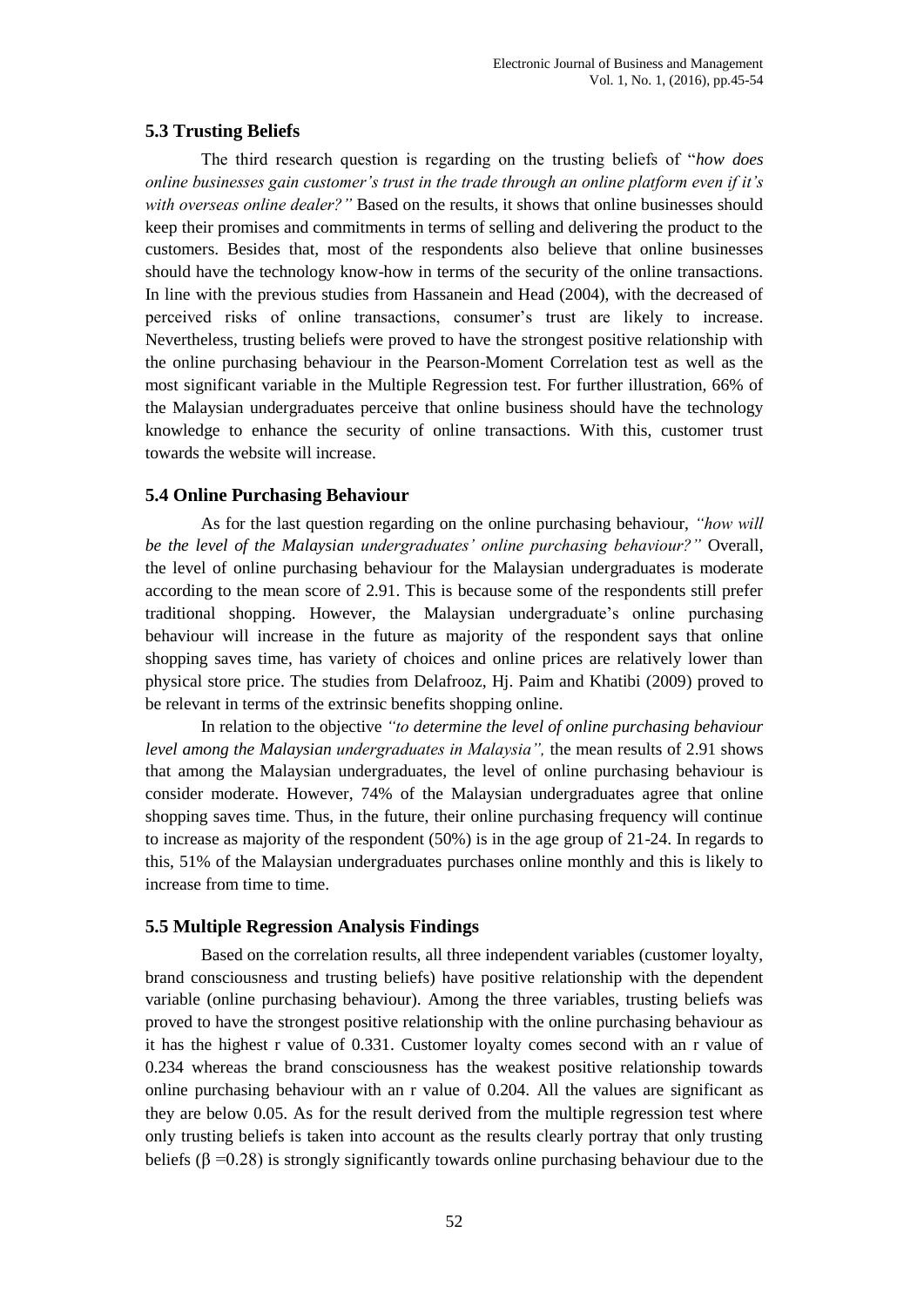p value lower than 0.05. Although there is positive correlation for customer loyalty and brand consciousness with online purchasing behaviour, it does not show the same results in this multiple regression test as both of the values were not significant thus this could be further study in the future.

#### **5.7 Conclusion & Recommendation**

In a nutshell, all five research objective is expected to meet. Regarding on the problem statement, all the variables problems are provided with solution to solve them. This could be further illustrate as various test like normality test, Pearson-moment correlation test, frequency test, descriptive analysis were conducted to prove the relationship of the variables with one another and also the level of significance. Despite the low alpha value, this can conclude that the questions in the questionnaire are highly modified and they are important to keep it for further research. As for the Pearsonmoment correlation test, all variables is significant with one another resulting to a positive relationship of the independent variables and the dependent variable whereas the multiple regression test pictures trusting beliefs as the most significant variable.

One of the suggested recommendations for the future online business is to increase the level of security of the website for customer to have faith and trust while shopping online. Online business should invest more in the research and development department to further explore the security issues of online transaction. With this, customer will continuously repurchase from the online website when they are satisfied with the level of security. Apart from that, online business needs to focus on online shopping experience. This is because when the customer has a good experience, most likely they will repurchase from the same website. Besides that, online business could also explore on the demographic differences of gender, income and education level so that it will be easier to identify the consumer and also the information technology adoption level.

Apart from that, online business could focus more on building brand image, customer's satisfaction and also brand loyalty. In terms of publicity, it is vital for online businesses to create awareness so that the customers know the existence of the particular brand. In terms of building brand image, a consistent quality need to be achieved where positive comments will spread around resulting to an increase of customer purchasing from the website. Prior to this, the online business has to constantly update on the upcoming trends and customer preferences.

#### **References**

- Bagram, M.M.M. and Khan, S., 2012. Attaining customer loyalty! The role of consumer attitude and consumer behavior. *International Review of Management and Business Research*, *1*(1), p.1.
- Broutsou, A. and Fitsilis, P. (2012). Online Trust: The Influence of Perceived Company's Reputation on Consumers Trust and the Effects of Trust on Intention for Online Transactions. *JSSM*, 05(04), pp.365-372.
- Chen, H. (2012). The Influence of Perceived Value and Trust on Online Buying Intention. *JCP*, 7(7), pp 1-5.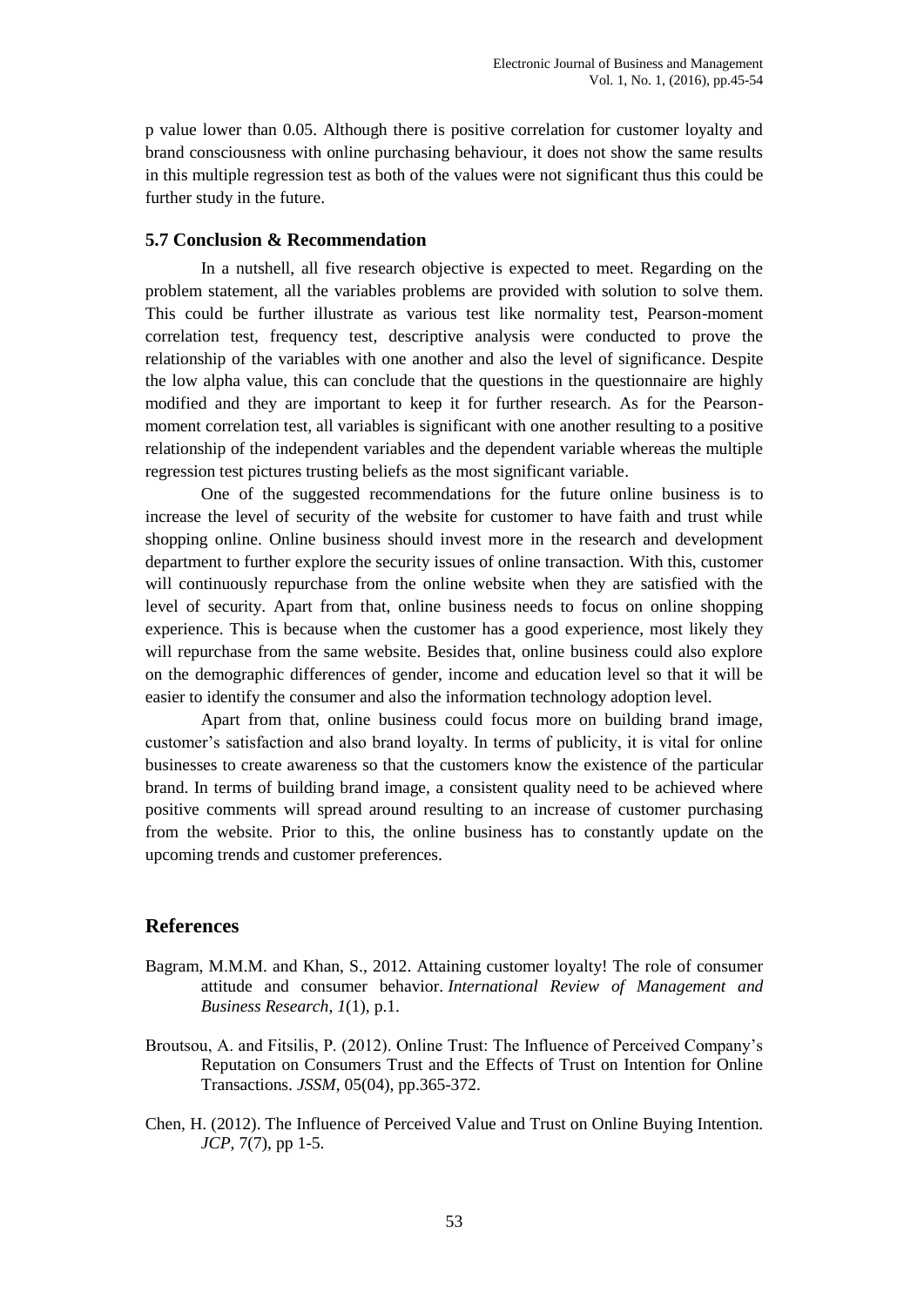- Campbell, D. and Campbell, S., 2008, October. Introduction to regression and data analysis. In *Stat Lab Workshop* Engineering Statistic Handbook. (2016). 1st ed. Nict Sematech.
- Cao, X. and Mokhtarian, P. (2007). *The Intended and Actual Adoption of Online Purchasing: A Brief Review of Recent Literature*. 1st ed. California: University of California Transportation Center, p.4.
- Choon Ling, K., Bin Daud, D., Hoi Piew, T., Keoy, K. and Hassan, P. (2011). Perceived Risk, Perceived Technology, Online Trust for the Online Purchase Intention in Malaysia. *IJBM*, 6(6).
- Delafrooz, N., Hj. Paim, L. and Khatibi, A. (2009). Developing an Instrument for Measurement of Attitude toward Online Shopping. *European Journal of Social Sciences*, 7(3), p.168.
- Eri, Y., Aminul Islam, M. and Ku Daud, K. (2011). Factors that Influence Customers Buying Intention on Shopping Online. *IJMS*, 3(1).
- Guillén, M., Nielsen, J.P., Scheike, T.H. and Pérez-Marín, A.M., 2012. Time-varying effects in the analysis of customer loyalty: A case study in insurance. *Expert Systems with Applications*, *39*(3), pp.3551-3558.
- Hassanein, K. and Head, M. (2004). *The Influence of Product Type on Online Trust*. 1st ed. Bled, Slovenia: 17th Bled Electronic Commerce Conference eGlobal, pp.1-19.
- Kemp, S. (2016). *Digital in 2016 - We Are Social UK*. [Online] We Are Social UK. Available at: http://wearesocial.com/uk/special-reports/digital-in-2016.
- Lan Ho, T. and Chen, Y. (2014). Vietnamese Consumers. Intention to Use Online Shopping: The Role of Trust. *IJBM*, 9(5).
- Lu, L. (2011). *Examining the effects of Service Brand Dimensions on Brand Loyalty of Chinese Financial Institutions: an Empirical Study Approach*. 1st ed. [eBook] Australia: Aarhus School of Business, pp.6-74.
- Mohd Suki, N. (2006). A Descriptive Investigation of Malaysian Internet Users Adoption of Online Shopping. *Journal Teknologi Maklumat & Multimedia*, [online] 3(1), pp.127-138.
- Mohd Suki, N. and Mohd Suki, N. (2013). Consumer Online Shopping Behavior: The Effect of Internet Marketing Environment, Product Characteristics, Familiarity and Confidence, and Promotional Offer. *International Journal of Social, Behavioral, Educational, Economic and Management Engineering*, [online] 7(3), pp.1-6.
- Morris, B. (2013). More Consumers Prefer Online Shopping. [Online] WSJ. Available at:http://www.wsj.com/articles/SB10001424127887324063304578523112193480 212.
- Miller, K. (2007). *Analysing Brand Status: Impact on Brand Value*. 1st ed. [eBook] Australia: University of Southern Queensland, pp.1-10.
- Osman, S., Chan, B. and Choo, B. (2010). Undergraduates and Online Purchasing Behavior. *Asian Social Science*, 6(10), pp.1-14.